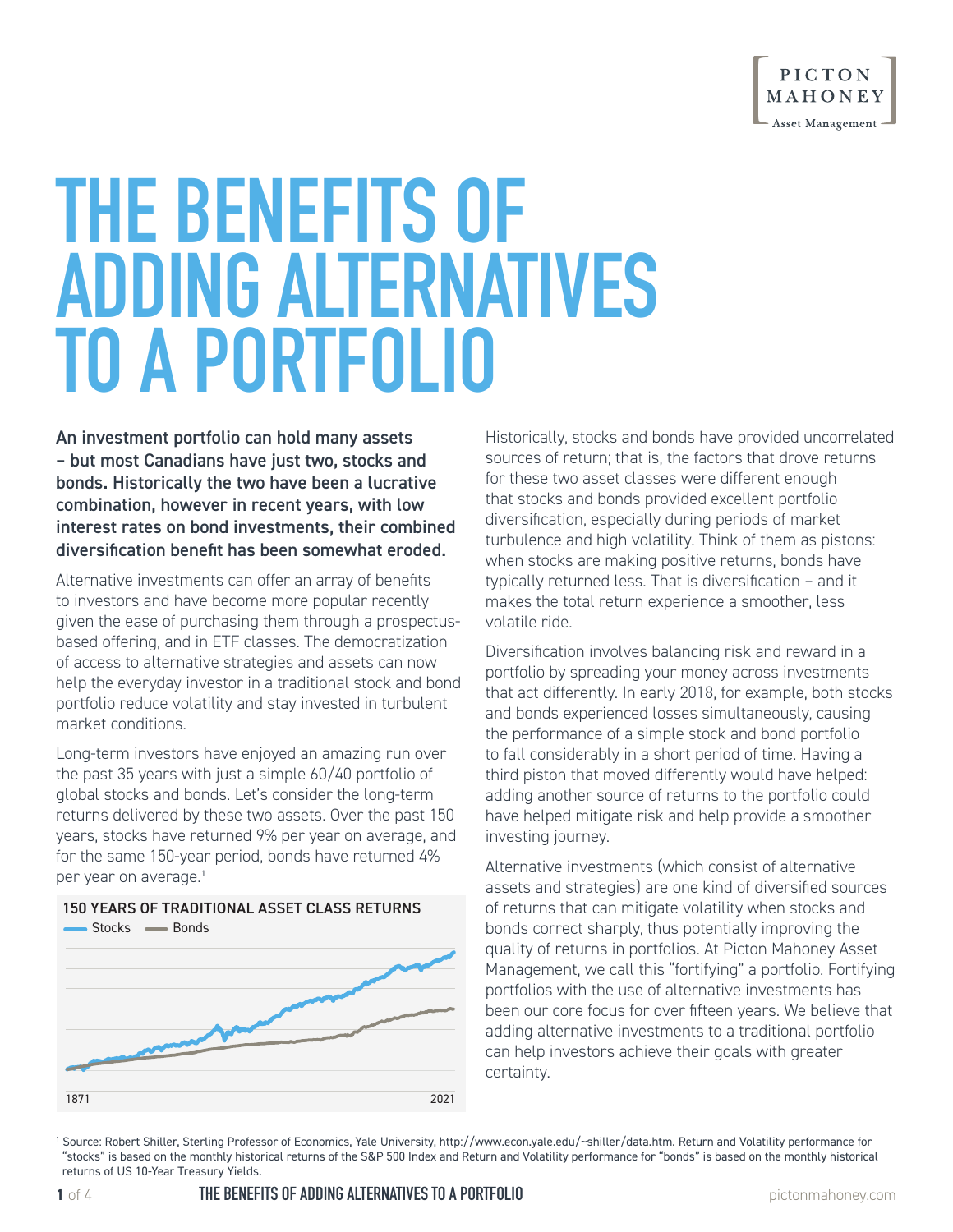**Alternative investments** are non-traditional investments and strategies that are distinguished from long-only investments in stocks, bonds and cash.

- Private equity
- Private debt
- Real estate
- Infrastructure
- Commodities
- Derivatives
- Wine, art and other collectables

### **Alternative assets can include: Alternative strategies can include:**

- Long/Short Equity
- Long/Short Credit (Fixed Income)
- Market Neutral Equity
- Merger Arbitrage

### CASE STUDY: **\$42B YALE ENDOWMENT**

Institutional investors have been taking advantage of alternative investments for decades. Take, for example, the Yale Endowment. Valued at US\$42.3 billion as of June 30, 2021, the Yale Endowment is the largest source of revenue for Yale University, supporting faculty salaries and student scholarships.<sup>2</sup> With stakes that high, managing risk is as important as seeking returns. In 1985, 90% of the Yale Endowment was invested in stocks, bonds and cash. By 2020, only 27% of the portfolio remained in those traditional assets. Now the portfolio gets its returns from several sources that all act differently. Over 70% of the Yale portfolio was moved into alternatives: real estate, natural resources, venture capital, leveraged buyouts and absolute return strategies.<sup>3</sup> Some of these investments made more than the stocks and bonds, and some made less. What changed dramatically is

that the portfolio now gets its returns from a number of sources that tend to respond differently to market moves and economic events.

YALE CONTINUES TO MAINTAIN A WELL-DIVERSIFIED. EQUITY-ORIENTED PORTFOLIO, WITH THE FOLLOWING ASSET ALLOCATION TARGETS FOR FISCAL YEAR 2021.



2 https://news.yale.edu/2021/10/14/yale-endowment-earns-402-investment-return-fiscal-2021 3 2020 Preqin Global Hedge Fund Report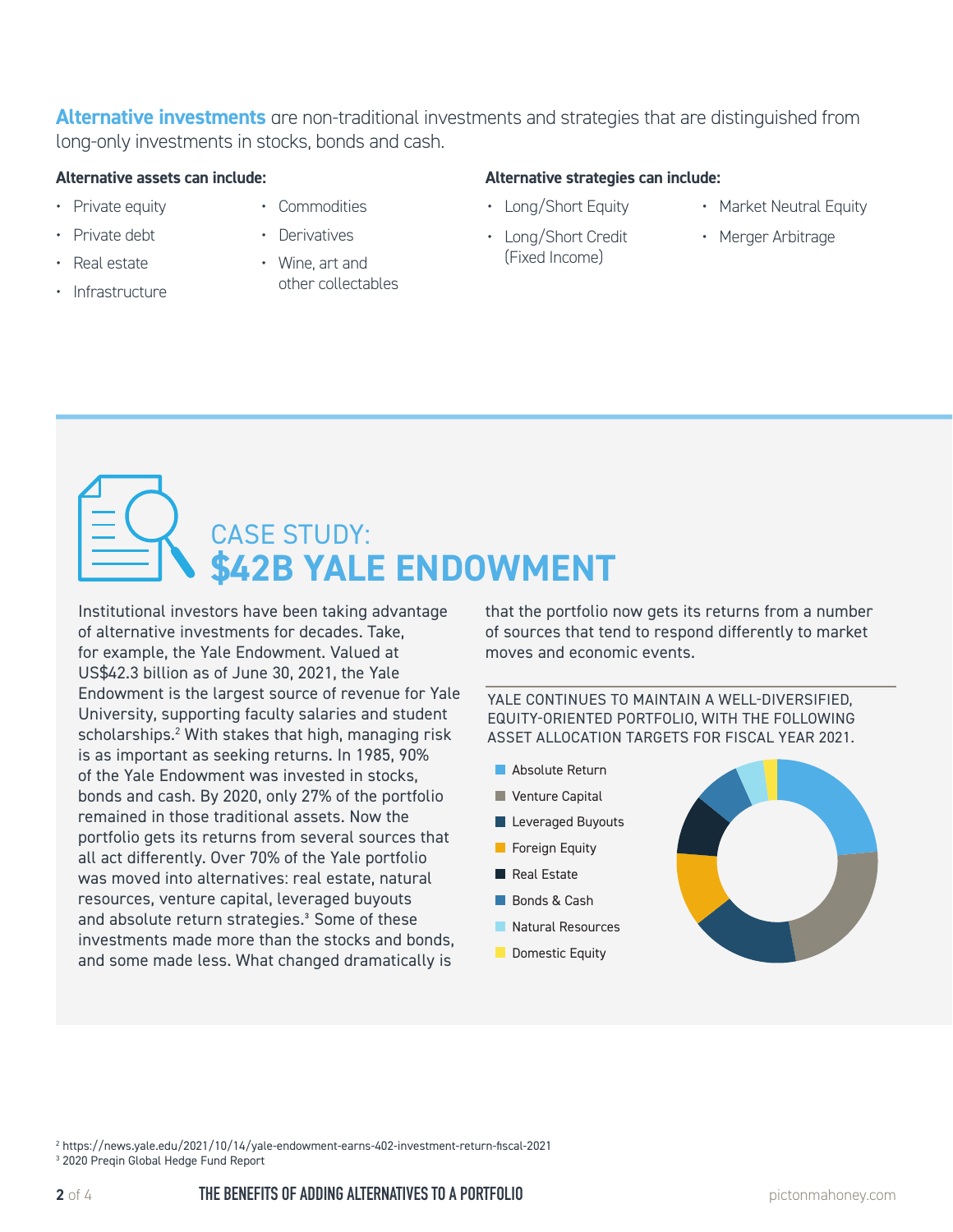## **TODAY, INDIVIDUALS HAVE ALTERNATIVES**

Investor portfolios are shifting. Stocks and bonds have historically been a lucrative combination. But in recent years, with low interest rates on bond investments, the diversification benefit has been somewhat eroded.

Regulatory changes in 2018 gave Canadian investors access to a broader choice of investments – including the alternative investments that have benefited institutional investors for years. Since then, individual investors have been fortifying their portfolios, following in the footsteps of institutions by adding more assets and strategies, and choosing to rely less on just stocks for upside potential and just bonds to protect from downswings. As well as stocks, their portfolios now have allocations to real assets, commodities and long/short strategies. Alongside bonds, they are adding absolute return strategies. The goal is to lower risk in the portfolio without sacrificing return potential.

Investors are adding alternatives to stocks and bonds to build the portfolio they need to grow and support their future expenses. Adding more asset classes can help them better weather market storms, decrease volatility and better balance risk and return, for a smoother journey.

"The goal is to lower risk in the portfolio without sacrificing return potential."